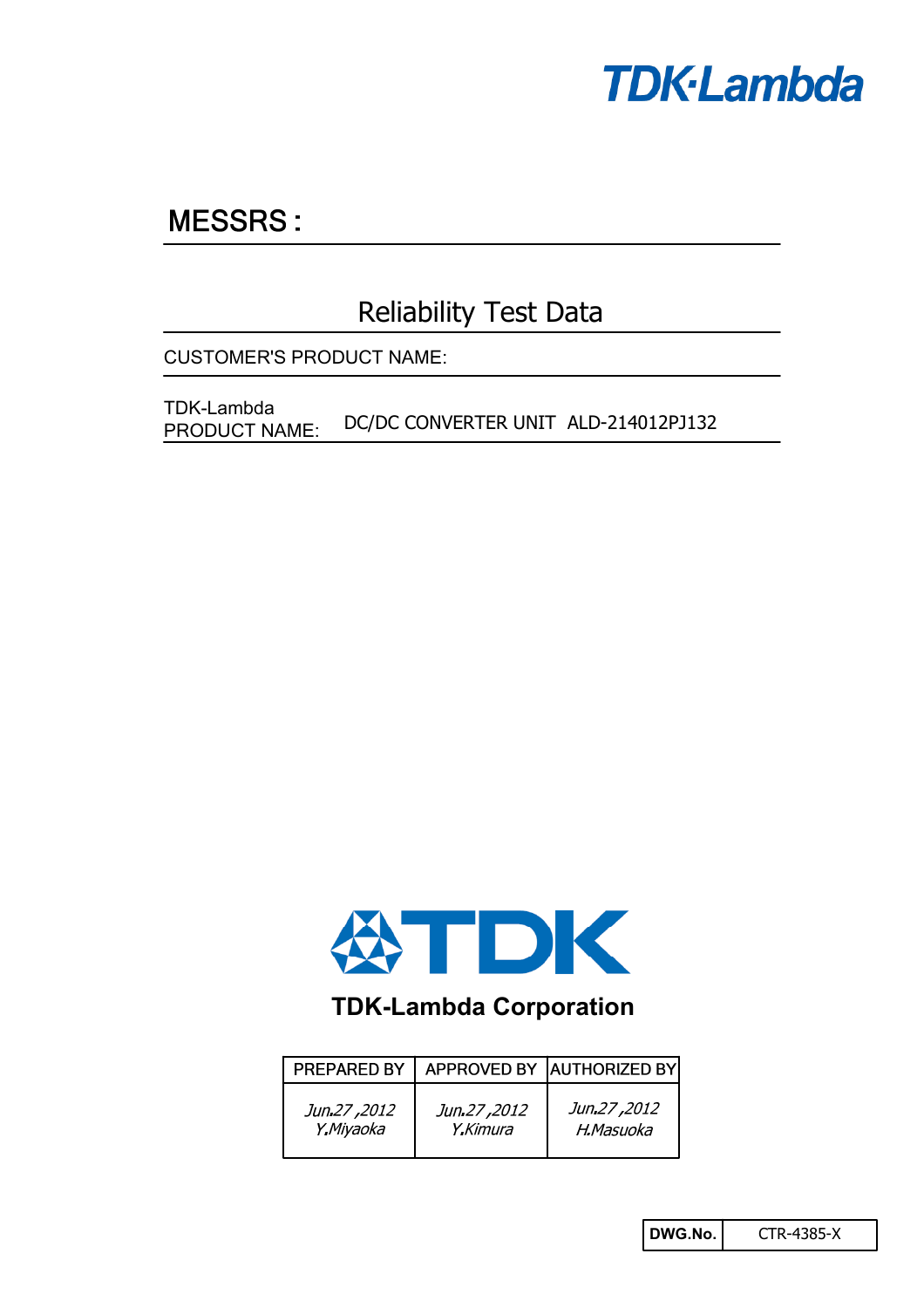| [1] Test Sample<br>ALD-214012PJ132 3pcs. for each                                                                                                                                                                     |
|-----------------------------------------------------------------------------------------------------------------------------------------------------------------------------------------------------------------------|
| [2] Test Condition<br>Input Voltage<br>Vin : 12.0 [V]<br>Dimming Conditions Vbr : 0.0 [V]<br>Max. Brightness<br>Max. Brightness<br>ADIM: 0.0 [V]<br>Load<br>280 $\lceil \Omega \rceil$<br>RL :                        |
| [3] Result<br>The test result is shown on the next page. There was no problem.<br>The measurement condition and Instrument depends on the following.                                                                  |
| <b>Measurement Condition</b><br>Input Voltage Vin : 12.0 [V]<br>Dimming Conditions Vbr : 0.0 [V] Max. Brightness<br>ADIM: 0.0 [V]<br>Max. Brightness<br>Load<br>RL : 230 $[\Omega]$<br>Ta : 25 $[°C]$<br>Ambient temp |
| Measuring Instrument<br>Power supply<br>: PAR160A (KIKUSUI) or equivalent<br>Inpur DC current meter : R6840 (ADVANTEST) or equivalent<br>Output DC current meter: 187 (FLUKE) or equivalent                           |

Frequency counter : 187 (FLUKE) or equivalent

## [4] Test Item

| Item                                                | Condition                                                                                                                                                     | Judgement Standard                                 |
|-----------------------------------------------------|---------------------------------------------------------------------------------------------------------------------------------------------------------------|----------------------------------------------------|
| High Temperature<br><b>Continuous Operation</b>     | 85°C, 500hrs.                                                                                                                                                 | Electrical and apperance<br>should be in the spec. |
| Heat Shock                                          | $-40^{\circ}$ C <-> 85°C 30min./each<br>100cycles                                                                                                             |                                                    |
| <b>Humidity Environment</b><br>Off and on Operation | $60^{\circ}$ C 90%R.H.<br>On 1hr / Off 3hrs. 500 cycles.                                                                                                      |                                                    |
| Vibration                                           | $5 \sim 10$ Hz Amplitude 10mm<br>10~200Hz Accerarated Verocity 21.6m/s <sup>2</sup> (2.2G)<br>Log Sweep: 10min.<br>X, Y, Z direction 60 min/each total 3 hrs. |                                                    |
| Shock                                               | $588m/s2$ (60G) 11ms Half-sine wave<br>once each axis X, Y, Z, -X, -Y, -Z<br>total 6times                                                                     |                                                    |

|                                                                                                                | <b>MATERIAL</b><br><b>REMARK</b><br>QU<br><b>MATERIALS NAME</b><br>No. |  |             |  |      |
|----------------------------------------------------------------------------------------------------------------|------------------------------------------------------------------------|--|-------------|--|------|
|                                                                                                                | PRODUCT NAME or MODEL, TITLE                                           |  |             |  |      |
|                                                                                                                | DC/DC CONVERTER UNIT ALD-214012PJ132                                   |  |             |  |      |
|                                                                                                                | NAME OF DRAWING                                                        |  | DRAWING No. |  | PAGE |
| <b>TDK-Lambda</b>                                                                                              | Reliability Test Data                                                  |  | CTR-4385-X  |  |      |
| is a straightforward control of the second collection and continue to the second second second second second s |                                                                        |  |             |  |      |

<The drawings may be changed without any notice.>